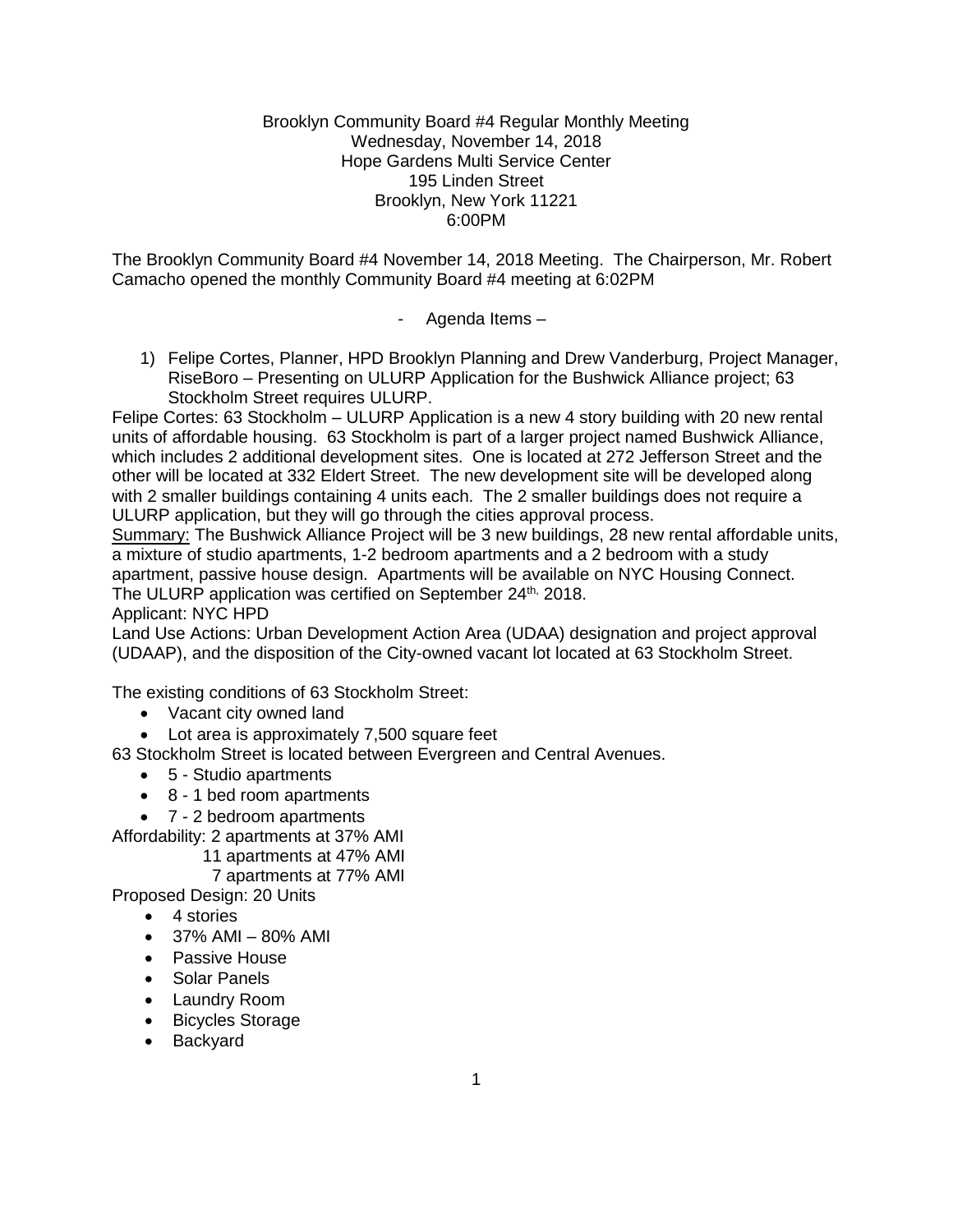• 19,000 Sq. Feet

RiseBoro and St. Nicks Alliance are partnering to bring 28 new units of affordable rental housing to Bushwick. The proposed development will consist of 3 new buildings on 3 currently vacant city-owned lots. This housing will be available to low and moderate income families. Location #2: 272 Jefferson Street between Knickerbocker and Irving Avenues.

Presently at this location there exist a vacant crumbling house and garage. The lot area is approximately 2,500 sq. feet. The lot is owned by the Neighborhood Restore HDFC and is managed by RiseBoro.

The plan is have 4 units, 37% AMI – 80% AMI, High efficiency utilities, backyard, and 5,500 sq. ft.

Location #3: 332 Eldert Street between Knickerbocker and Irving Avenues A vacant city-owned lot. The lot area is approximately 2,500 sq. ft. The plan is to have a 4 story building with 4 units, 37%-80% AMI, high efficiency utilities, and backyard. The property is 4,300 sq. feet.

Anticipated Timeline: Fall/Winter 2018-2019 Public Approval Process – ULURP @ 63 Stockholm Street Community Board Hearings Borough President Hearing City Planning Commission Hearing City Council Summer 2019: Public Approvals Completed Fall/Winter 2019-2020: Financing finalized 2020: Construction Commencing

#### Questions:

Concern resident: I have a problem with the saying "affordable housing" because it does not meet the needs of the longtime residents of the community.

What is the average salary of families that would be able to afford the 2 bedroom apartment? Drew Vanderburg: \$37,732 at 37% AMI.

Martha Brown the Housing and Land Use Committee Chairperson: **AMI** stands for Area Median Income. It's a number, released every year by the Federal Department of Housing and Development that represents the combined income of an average New York household. The City of New York and the State of New York determines the AMI.

There is very little that we can do about it.

Drew Vanderburg: The lowest monthly rent will be \$579.00 the highest will be \$1749.00. The concern resident asked another question: What do you want from the community Board? Chairperson Robert Camacho: This process goes to a committee and the committee makes a recommendation and then it is brought before the full board. The full board will vote on it today if we want it to go through. That is how the process goes. After it leaves the Community Board it will go to the Borough President, then the City Planning Commission, and then the City Council.

2) Gabriel Check, Property Owner / Applicant, 1090 Greene Avenue, the Doering-Bohack House – Presenting the proposed plan to remove the current porch and build a more appropriate one and this is going to go before the Landmarks Preservation Commission.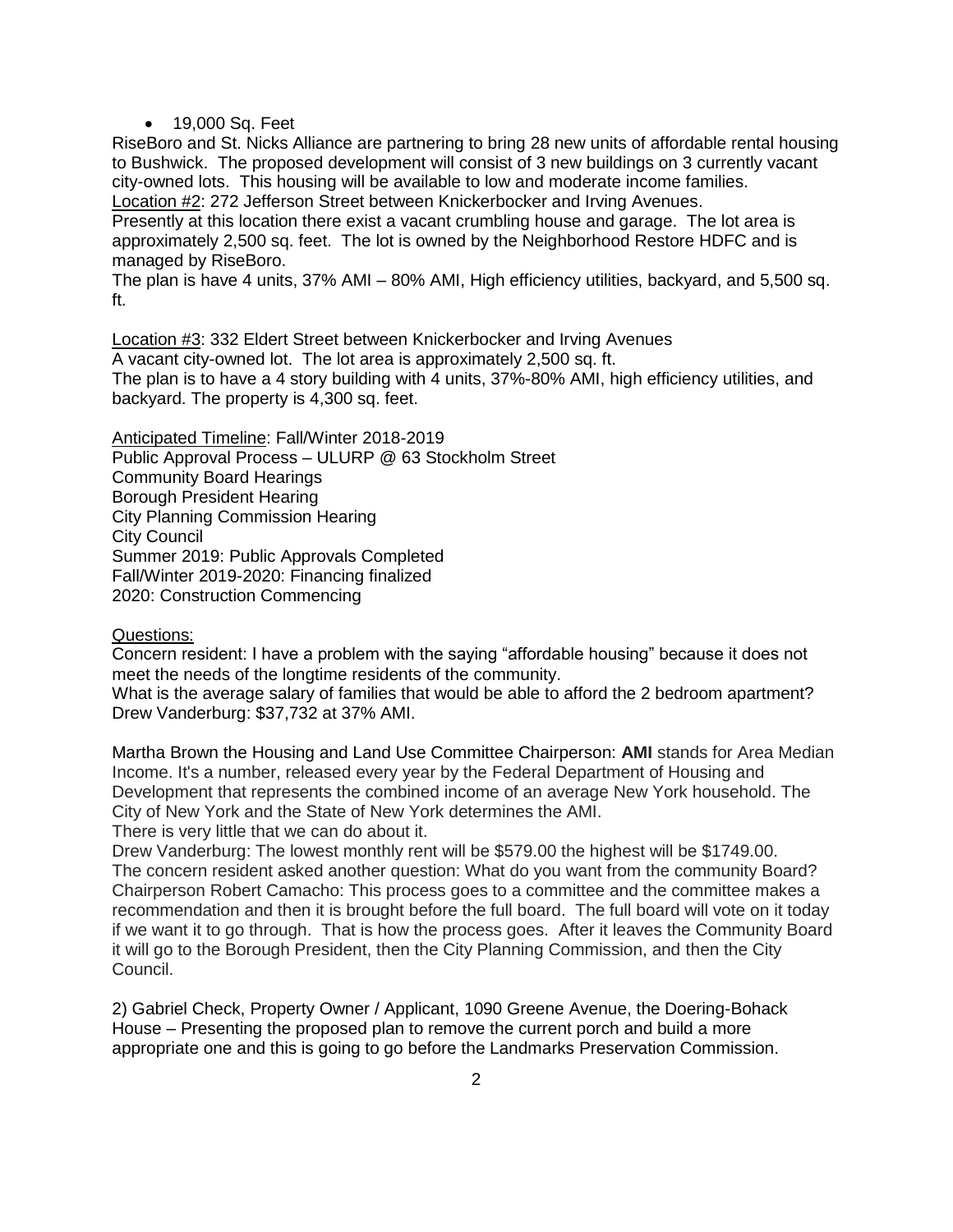The porch as present is falling down. Landmarks requested that the porch that was originally there in 1888 when it was built be reinstalled. They were able to find an old fire insurance map that showed that the porch would go all the way across in front of the building. Also a small porch will be added on the back of the house.

3) Mr. David Breen, Deputy Director and Ms. Jessica Cronstein, Urban Designer, NYC DOT: Presenting on the capital reconstruction of Myrtle Wyckoff Plaza. NYC DOT with NYC DDC has developed the preliminary design for the capital reconstruction of Myrtle Wyckoff Plaza (Wyckoff Avenue between Myrtle and Gates Avenues).

Mr. Leroy Branch, Community Coordinator for Community Bard #4: Mr. Branch will be the person that will be coming before the board in the future. Mr. Branch introduced David Breen and Jessica Cronstein to the board. The Myrtle Wyckoff Plaza is already in place. DOT came before the board a few years ago to discuss the importance of the plaza, and how it will be for the safety of cyclist, pedestrians and everyone in the area.

Jessica Cronstein: The project started as a safety project because of 3 fatalities in the intersection between 2009 & 2014.

Post-Implementation DOT has seen huge benefits:

- 100% decrease in cyclist injuries
- 57% decrease in motor vehicle occupant injuries
- 48% decrease in crashes with injuries
- 44% decrease in crashes altogether

They have tried to ban some turns however they seen poor ban compliance. There was a lot of confusion at the intersection so a big part of the project was to simplifying the intersection. That was done by taking out Wyckoff Avenue by Gates Avenue and Palmetto Street.

Over 4000 pedestrians cross this space during the PM peak hours.

## Outreach:

Before implementation in 2016 DOT did outreach. A couple of workshops were held and a oneday plaza event where people in the area were asked if they would like to see a permanent plaza in that area. (Out of 130 respondents) 95% of the people asked said yes, they would like to see it. Out of the 95% of the people that said yes, 82% of them lived in Bushwick or Ridgewood based on the zip code that they provided.

August 20, 2018 DOT went back out to the plaza and did a similar survey. (Out of 117 Respondents) When persons were asked, what is your relationship to the neighborhood? 79% lived in either Bushwick or Ridgewood. When asked: Would you like to see this plaza built out in permanent materials? 96% said yes.

## David Breen, Deputy Director of Public Space at the New York City at DOT:

The ribbon cutting ceremony took place on December 2, 2016.

For the past two years they have been working with their own maintenance crew and sanitation.

- Daily sweeping & trash removal
- Furniture set up & breakdown
- Seasonal planting & horticultural care
- Regular power washing

This process will continue as DOT transition from this interim phase into the capital phase. Maintenance & Programming:

They are working with their partners at the Dept. of Design and Construction who are working on a very large water main project on Wyckoff Avenue, which runs from Cooper Avenue to Flushing Ave.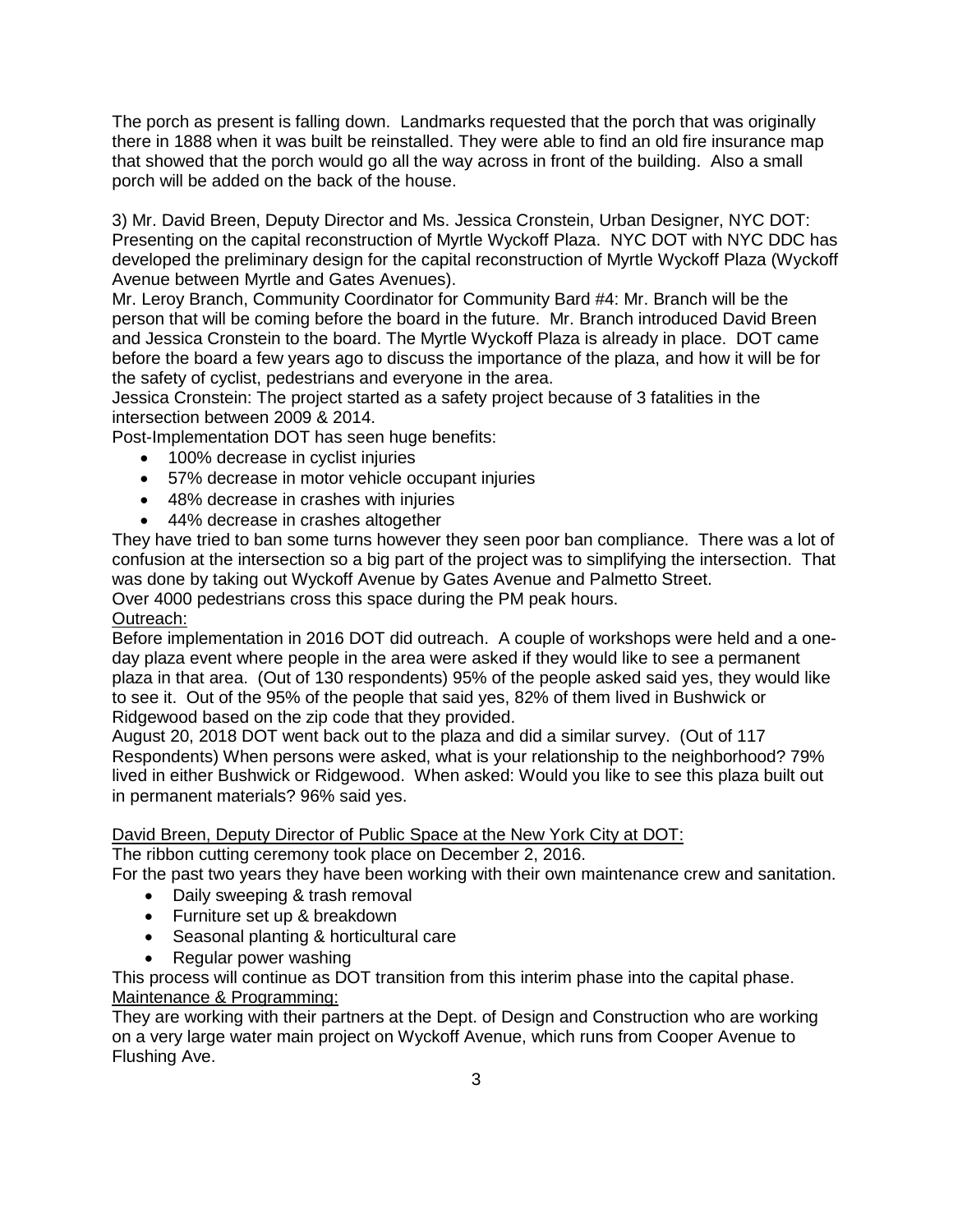In addition to the maintenance efforts they have also been working with a bunch of programming partners as well, to try different types of programming and trail a few different types of programming in the plaza. This will add to the daily activity in the plaza. NYCDOT has partnered with Queens Night Market, Myrtle Avenue BID and Yellow Barn Music Haul to add some smaller scale programming in the plaza.

## Capital Reconstruction:

Wyckoff Avenue will be reconstructed for the DP water main work. Everything that is currently roadway level will be raised to the level of the sidewalk so that it will be one consistent flat surface right the way across were they will be able to plant some new tress, upgrade all of the street lightening to make it lighter and brighter in the area, as well as install bike racks, removable furniture and some other planting to green the space a bit.

FDNY access throughout the space will continue.

DOT Wayfinding will be installed, DOT City Bench, tables with umbrellas will be installed. Next Steps:

- $\div$  September Queens CB5 Transportation Committee
- $\div$  November Brooklyn CB4 Meeting
- Winter 2018 Design Complete
- March 2020 Estimated Construction Start
- March 2021 Estimated Plaza Construction Start
- August 2021 –Estimated Plaza Construction Complete
- September 2022 Estimated Overall Construction Complete

Chairperson Camacho: Suggested that some of the tress be moved to the Queens side. The diagram shows that all the trees will be planted on the Bushwick side of the plaza.

Mr. Breen: Mentioned that that was not there intentional move on their part.

Chairperson: Plant some trees near Dunkin Donuts and the gym area.

Mr. Breen: We will be happy to take a look at it.

4) Various Subcommittee Presenters, the Bushwick Community Plan: Presenting an overview of the Bushwick Community Plan process and objectives from each subcommittee. Presentation By Anne Guiney and Greg Lewis.

A Comprehensive Plan:

Steering Committee Members

- 21 Bushwick Residents
- El Puente
- Brooklyn Community Board 4
- Brooklyn Legal Services Corp. A
- Catholic Migration Services BHIP
- Churches United for Fair Housing
- Evergreen Exchange
- Make the Road New York
- RiseBoro

**Subcommittees** 

Draft recommendations directly with City agencies and report back to the Steering Committee who vote to approve / reject recommendations.

# Executive Committee

Provides strategic leadership and process oversight. They participate in weekly calls with technical support team.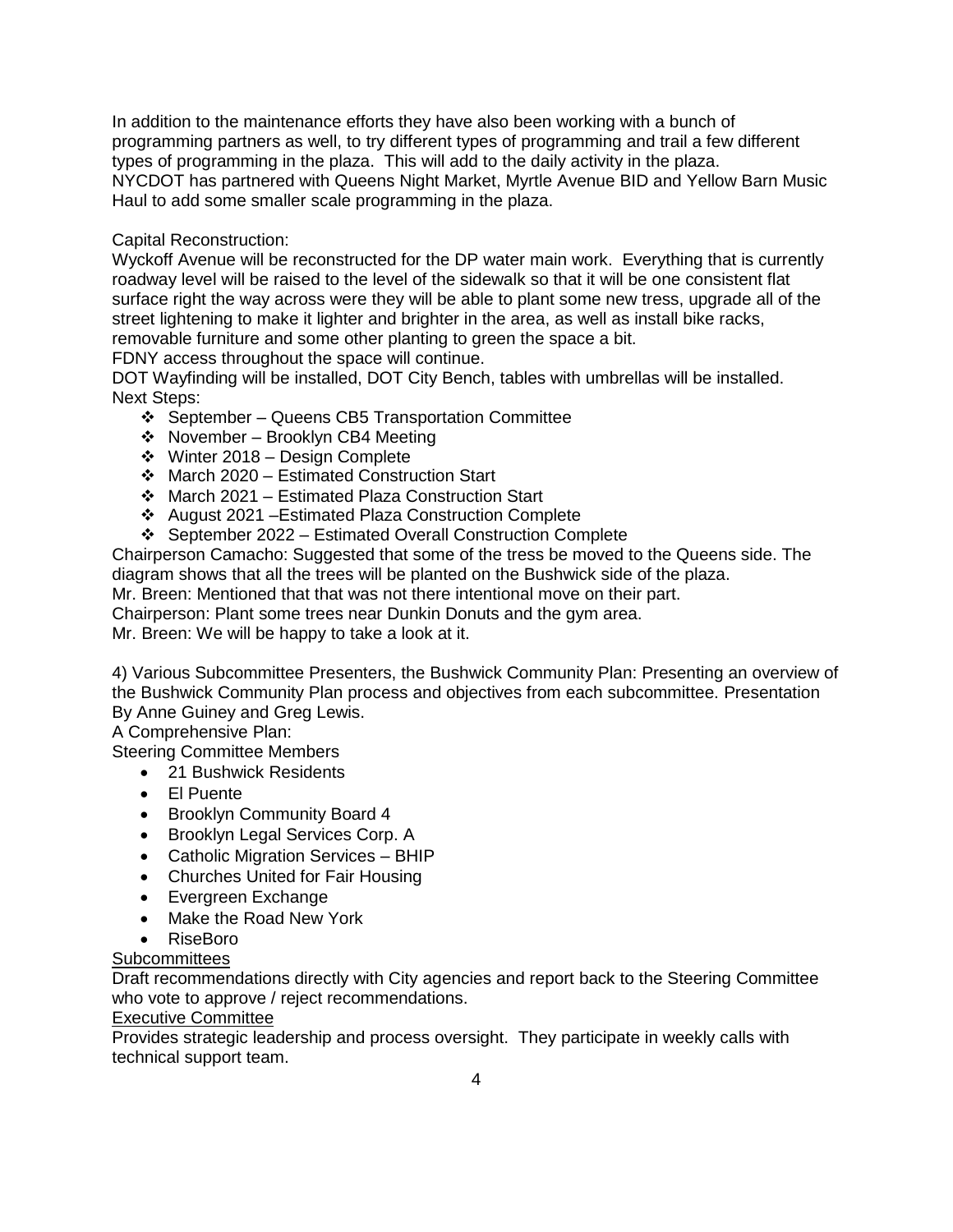Technical Support

- Council Member Reynoso
- Council Member Espinal
- City Council Land Use
- Hester Street
- ANHD
- Pratt Center

All Recommendations Drafted By Subcommittees Have Gone Through:

Summit: Public Review

BCP Steering Committee: Review + approval

Relevant CB4: Committees Review

Housing Objectives: Recommendations

 Create new affordable housing, Create deeply affordable housing, Prevent displacement, Protect tenants, Improve housing quality, Increase access to affordable housing for Bushwick residents and Plan for an equitable neighborhood

Open Space Objectives: Recommendations

Preserve and protect existing open spaces, Improve existing open space, Create and open space, Expand and sustain education, cultural, and recreational programming in public open spaces, Better promote open space programming, Build capacity of park stewardship and community garden groups, Improve public safety in parks and public open spaces, and Improve sanitation and overall maintenance in parks and public open spaces

Transportation & Infrastructure Objectives: Recommendations

Create a safer environment for cyclists, pedestrians, and drives in Bushwick, Enhance traffic circulation and mobility for drivers and cyclists, Make public space in Bushwick more welcoming to pedestrians, cyclists, and transit users, Improve connections, access, and wayfinding, especially for pedestrians and cyclists, to open space in and around Bushwick, and Highland Park, Enhance local transit access, connections, and service.

Community Health & Resources Objectives: Recommendations

Expand access to quality medical outpatient services in Bushwick, better reaching vulnerable assets + services, Expand the reach + access of mental health services, Improve access to fresh, healthy and affordable quality food, Ensure that resources and programming meet the needs of younger Bushwick residents in and out of school and over the summer, Ensure that resources and programming meet the needs of older Bushwick residents so that they can comfortably age thrive in place, and Provide art + culture opportunities to all Bushwick residents, with an emphasis on local programs and artists.

Economic Development Objectives: Recommendations

Support existing locally-owned small businesses and their prospective employees, Support emerging entrepreneurs in Bushwick, Support the creation of businesses that meet Bushwick resident's needs, Support manufacturing businesses, and Ensure job growth for Bushwick residents of all ages

Land Use + Zoning Objectives: Recommendations looked at

- Mid-block Preservation
- Neighborhood Corridors
- Mixed-use Corridor
- Transit Corridors
- Manufacturing Zones
- Public and Non-Profits Owned Sites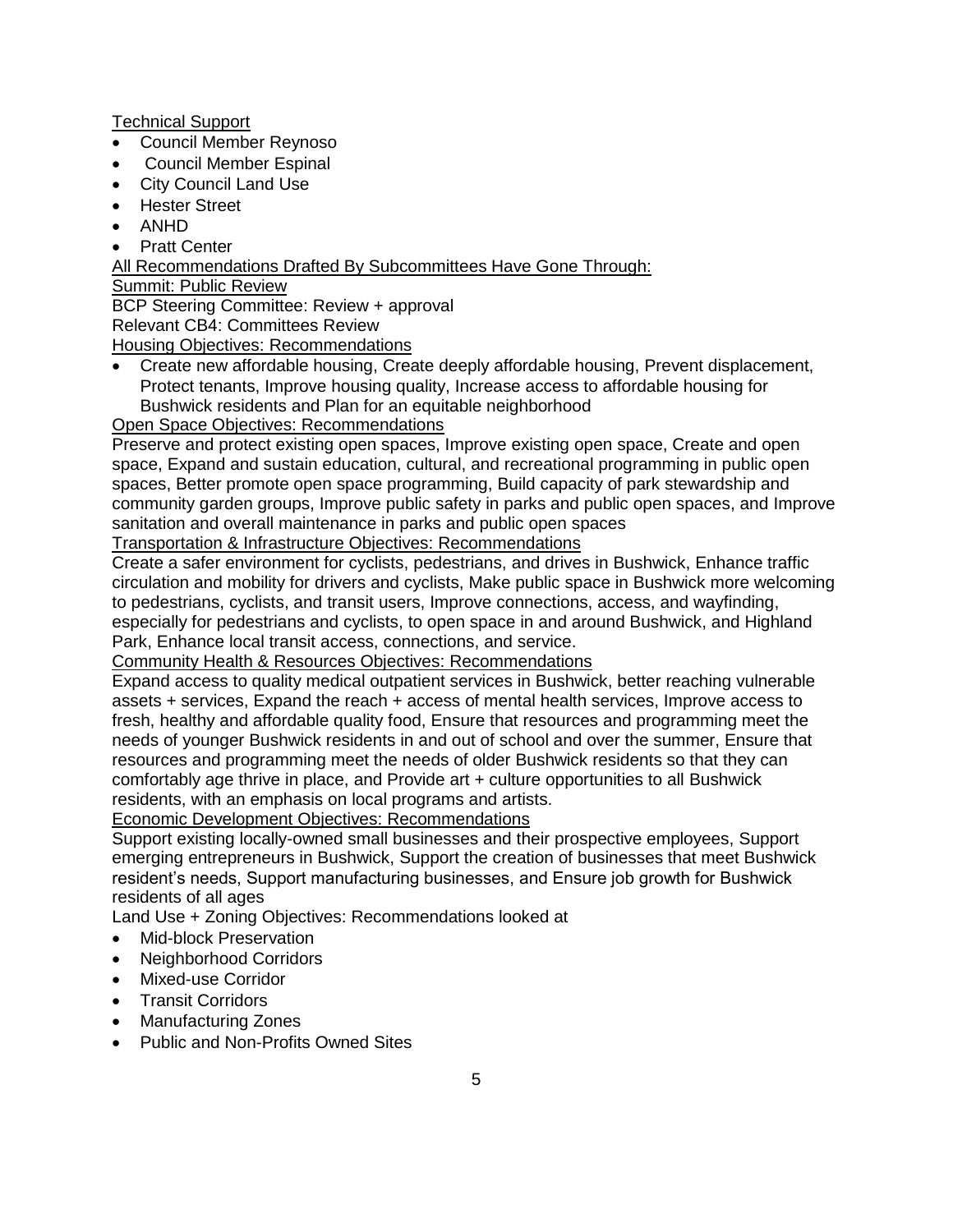Next Steps

- A) Gathering Priorities of the Plan Understanding the top priorities out of 181 recommendations within the plan
- B) Developing the Strategies Holding CMs accountable and supporting them within the rezoning process + establishing strategies for organizing and advocacy outside of a rezoning process

Join the Conversation - Steering Committee to have a conversation with both CMs Re: next steps + strategy on Monday, November 19, 2018 at 6:00PM, 1349 Gates Avenue, Brooklyn, NY.

Questions Entertained:

A young lady expressed her concern about the rezoning in the neighborhood which she feels is lending to the large buildings that are being built as well as the high rents.

Ms. Martha Brown, Chairperson of the Housing and Land Use Committee: Ms. Brown has been living in the Bushwick Community since 1955. She states: Bushwick was beautiful. Italians and Irish Germans lived here then. It was after 1960 that drugs and crime came into the neighborhood. Where you now see building by Ridgewood Bushwick, Hope Gardens, Townhouses that was all empty lots. From Myrtle Avenue down to the cemetery on Central Avenue there were hardly any buildings, it was all empty lots. I main concern her is that we have not only seen our neighborhood change but then nobody even looked at Bushwick. No one had an interest of living here. It was crime ridden, drug ridden, fires happening, crack, murders, there was a saying that you get bushwhacked in Bushwick, now everybody wants to be here. So once people moved out of Williamsburg, Bushwick was the next spot. Also our neighbors have sold their houses to these developers and they have moved on. Once the developers get the property, that's it. You cannot stop the real estate market in this town. The only thing we can do is try to come up with a reasonable plan in that we can limit the heights of these buildings. That is my contention, you do not have to follow my opinion but we have to try to save this neighborhood because it is almost gone. Developers are here and everywhere. They are all over the place. Yogi Bear sold their property to the developers, Cornelia and Evergreen developers brought that property. The property on Putnam and Evergreen where the church was, sold to developers, Harman Street and Evergreen, sold to developers. If you want to have a voice on what is going on you have to come to some of these meetings and get your ideas across. Thank you very much for listening.

Public hearing item was closed.

Chairperson Mr. Robert Camacho asked the District Manager, Ms. Celestina Leon to call the first roll call.

**First Roll Call:**  $-25$  members present this does constitute a quorum.

The acceptance of the agenda was made by Mr. Joshua Brown and second by Ms. Sharline Moore. Mary McClellan.

The acceptance of last month's minutes was made by Ms. Mary McClellan and second by Ms. Barbara Jackson.

## **Chairperson's Report:**

Mr. Robert Camacho welcomed all to the Community Board #4 Wednesday, November 14, 2018 monthly meeting.

Chairperson went to a lot of meetings this month. (Informational)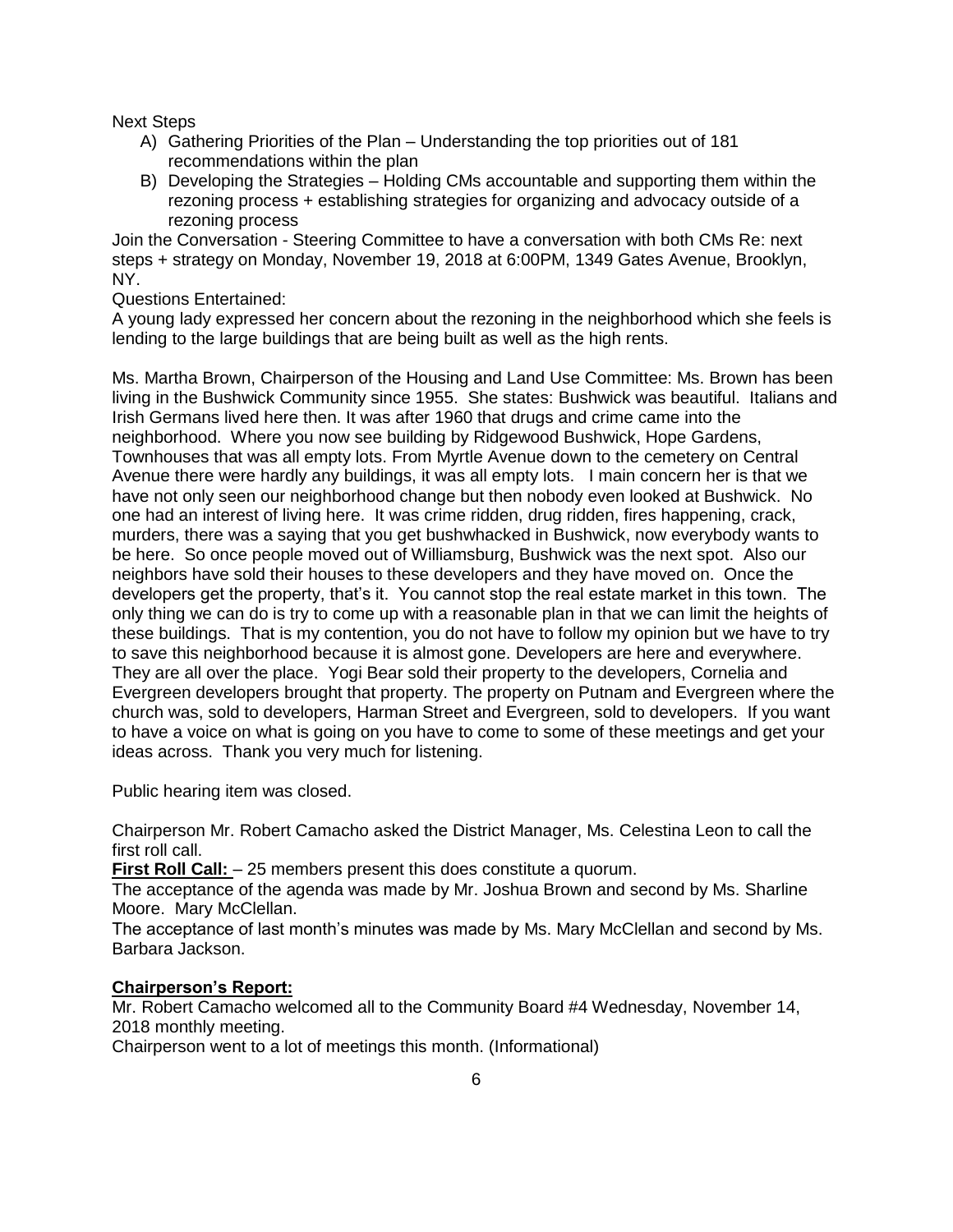Mr. Camacho thanked Mr. Joshua Brown for handling meetings while he was on vacation for two weeks.

Mr. Joshua Brown: On Tuesday, November 6<sup>th</sup> Mr. Brown attended a meeting at Borough Hall. New York City is going to be revising their Charter. This will be a big issue that will affect us next year. The NYC Charter dictates a lot of policies that affect our lives day to day and this will be the  $1<sup>st</sup>$  modification of the charter in several years. As a point of information please look up the NYC Charter program as there will be a revision coming to it.

## The Elected Officials and / or their representatives that was present at the meeting.

- 1) Boris Santos, Representing 34<sup>th</sup> Council District, Councilmember Antonio Reynose, 244 Union Avenue, Brooklyn, NY 11211, 718-963-3141
- 2) Paula Melendez, Representing 53<sup>rd</sup> Assembly District, Assemblywoman Maritza Davila, 249 Wilson Avenue, Brooklyn, NY 11237, 718-443-1205
- 3) Fred Mitchell, Representing 18<sup>th</sup> Senatorial District, Senator Martin Malave Dilan, 3215 Fulton Street, Brooklyn, NY 11208, 718-573-1726
- 4) Anayeli Gomez, Representing NYC Comptroller Scott Stringer, 1 Centre Street, Rm. 1330, New York, NY 10007, 212-669-3568

## Federal, State or City Agencies

- 1) Bridget Blood, RiseBoro, 555 Bushwick Avenue, Brooklyn, NY 11206, [bblood@riseboro.org](mailto:bblood@riseboro.org)
- 2) Police Officer Oscar Lopez, 83<sup>rd</sup> Pct., 480 Knickerbocker Avenue, Community Affairs Unit, 718-514-1697
- 3) Captain Hugo Dominguez, NYPD, 480 Knickerbocker Avenue, Brooklyn, NY 11237

Captain Dominguez was in attendance with his NCO Sergeant and a few of the NCO's.

Crime is down. During the 28 day period, crime is down 23%. Crime is down 4% from year to date.

## Questions:

.

Last week a murder occurred it was a domestic homicide, suicide and it happened on Manahan Street. Both the victim and the perpetrator did not live in Bushwick.

Mr. Ernest Estime: Can you share what the new marijuana laws are and what can we expect? Captain Dominguez: There is a new law where before we were mandated to arrest somebody if we found them using marijuana in an open area. Now it has been changed to they will receive a summons. The person will be arrested only if they have a criminal history and for a certain other criteria.

## Mr. Estime: Bicyclist must have ID?

Captain Dominguez: I haven't heard anything about having a ID, however, bicyclist are required to follow the same rules/laws as car drivers. They do not need a driver's license, etc. but they must follow the rules of the roads.

- The Captain had his NCO introduce themselves.
- ▶ PO Romero Sector Adam: covers Jefferson Avenue to Eastern Parkway from Broadway to Wyckoff Avenue, 919-334-6997
- ▶ PO Anna Mora Sector David: Covers Flushing Avenue to Grove Street, Cypress to Wilson Avenues, 917-373-2582; Alexander Mignon -917-328-3930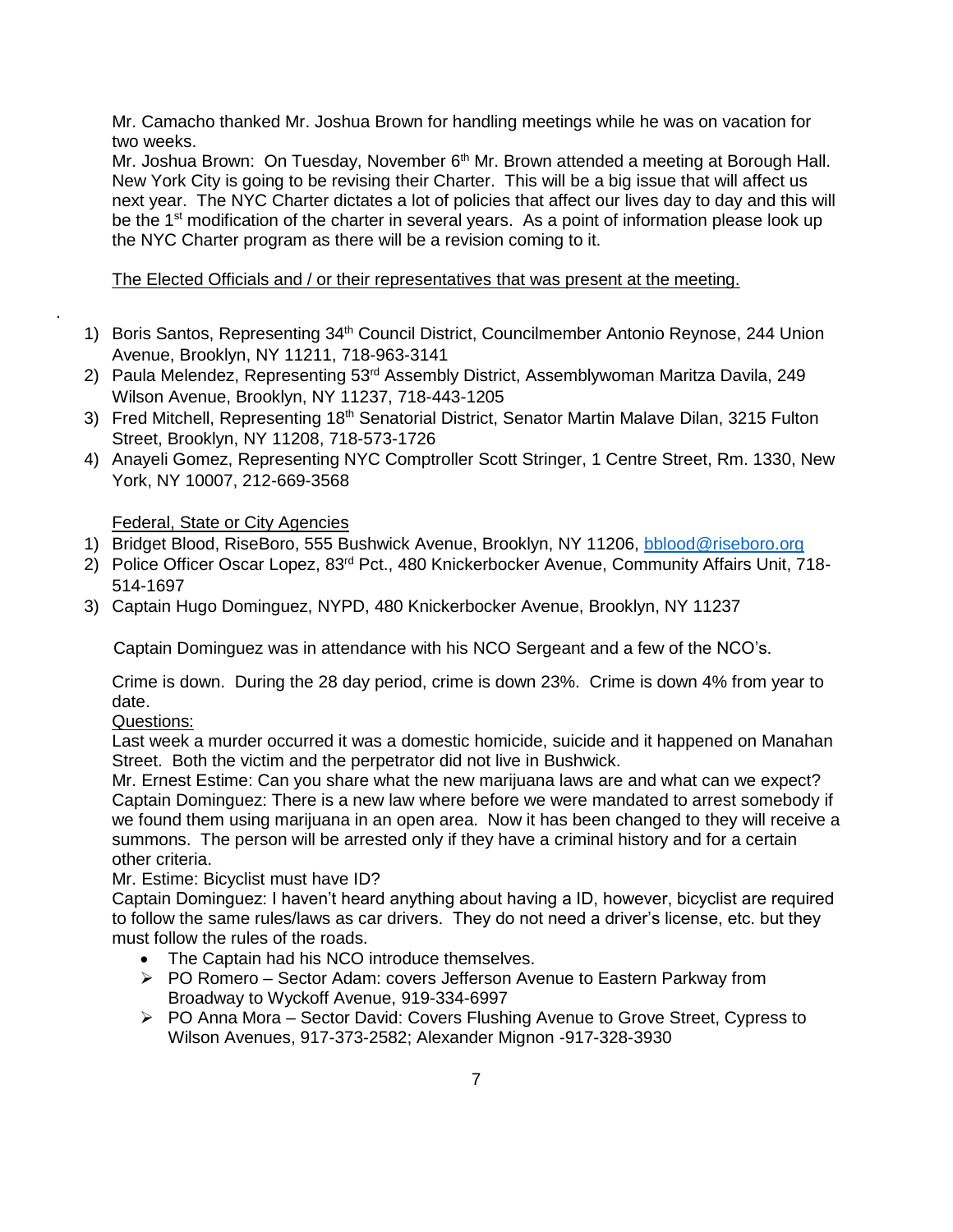- $\triangleright$  PO Lagodo Sector Charlie: Covers Himrod to Flushing from Broadway to Wilson Avenues, 917-514- 7641; PO Nelson – 929-364-7394
- $\triangleright$  PO Razzo Covers all Hope Gardens developments in Bushwick, 929-334-7810 (his partner is on vacation this week)
- $\triangleright$  Sergeant Serrano Neighborhood Coordination Sergeant for all the NCOs. She is born and bred in Bushwick for 25 years. She has a strong love for Bushwick and that is why she is still here in Bushwick. The program is great because it gives you two officers that you will know on an individual basis. Any situation that you have that is not a crime, for something minor you can reach out to her or you can reach out to them and we will try our very best to handle it. As quickly and safely as possible. 917-484-0698

# **District Manager's Report**:

The District Manager, Ms. Celestina Leon welcome everyone to the Community Board 4 monthly meeting. Thank you for attending from herself and her staff. She thanked all the organizations and community groups that continue to provide resources and support within the community.

The Annual Statement of Community District Needs and Budget Requests were submitted to the Department of City Planning on time.

The District Manager's report is informational. To view her report please contact the Community Board's office at 718-628-8400.

## **Committee Reports:**

## **District Office Committee Report:**

Committee Members in Attendance: Martha Brown, Acire Polight

Others in Attendance: Robert Camacho, CB4 Chairperson; Celestina Leon, CB4 District Manager

Members not in Attendance: Luisa Jose, Odolph Wright, Julie Dent, Zulma Novoa Items Discussed:

- 1) Community Board Budget Increase for the current fiscal year
- 2) CB4 Part-time hire
- 3) New monthly newsletter

Old Business:

Update meeting attendance sign sheet for board members New Business: Community Board Yearbook Recommendations

- All Executive Officers of the board serve a two year term in their positions
- The Executive Committee and meeting include only the Executive Officers of the boards

# **Health/Hospital/Human Services/Senior Citizens/Veterans Committee Report (HHHSV),**

Committee Chairperson Ms. Mary McClellan Meeting: Monday, November 5, 2018, 1420 Bushwick Avenue, Suite 370, Brooklyn, New York 11207-1422, 3:00PM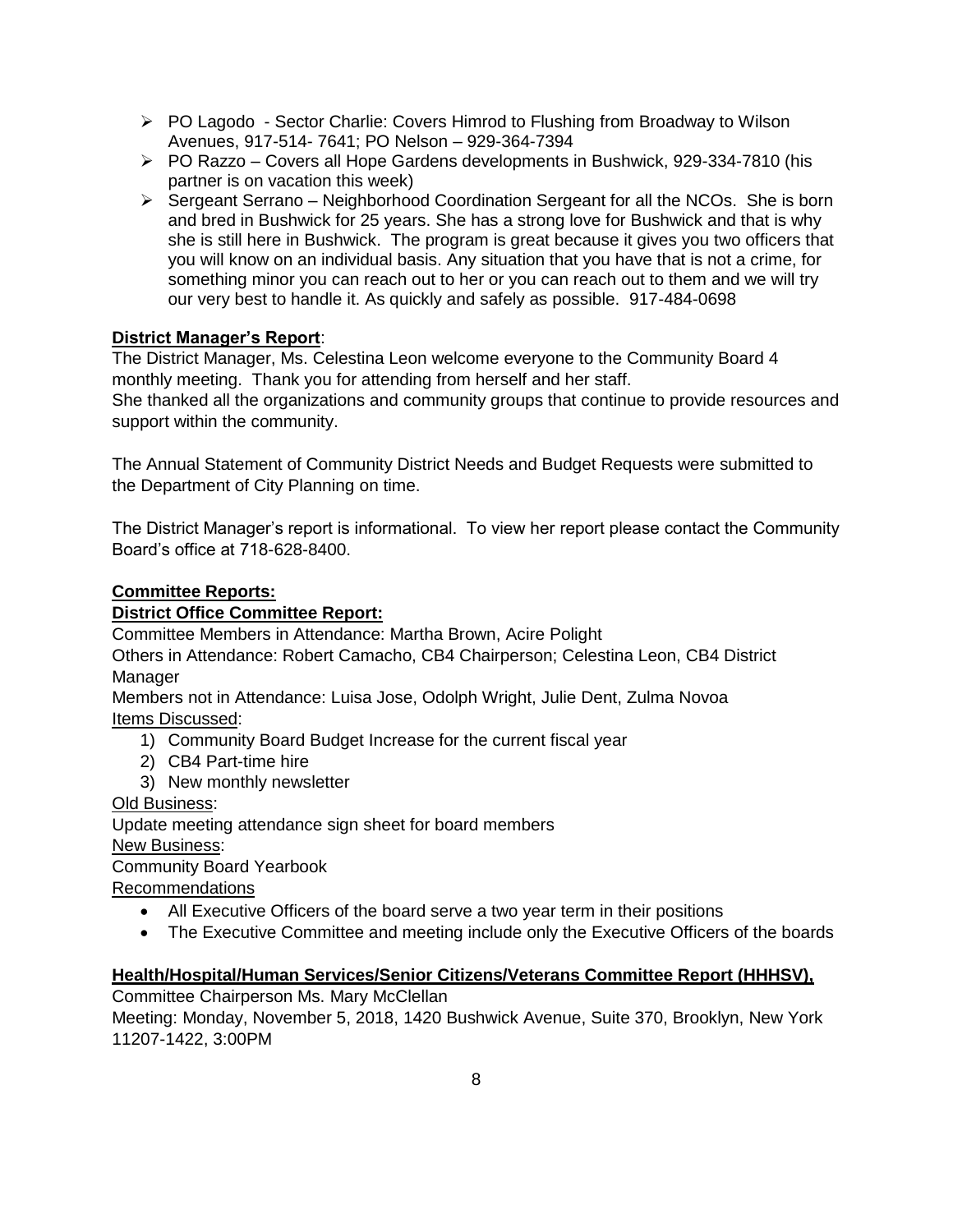Board Members in Attendance: Ms. Mary McClellan, Barbara Smith, Zulma Novoa, & Cheryl Jones (On Phone)

Others in Attendance: District Manager, Celestina Leon; Androniki Lagos, RiseBoro; Carmen Kawalick and Guenita Crew, LIFE Audrey Johnson Learning Center; Cristina Guimaraes, HHC Gotham

Members Excused: Robert Camacho and Barbara Jackson Items Discussed:

- $\ddot{\phantom{1}}$  A conversation about committee issues and planning for the 2018-2019 meeting year.
- Androniki Lagos, Bushwick Cooks program Manager, RiseBoro Community Partnership: Presented on the current state of food access programming conducted by RiseBoro, including RB Farmer Markets, Bushwick Grows! Community Farm, Wellness Rising and Farming and Farm Share initiative. Bushwick Cooks hopes to keep the HHHSV Committee abreast of activities and hopes to receive support in informing CB4 of opportunities to participate.

**Housing and Land Use Meeting, (HLU),** Committee Chairperson, Ms. Martha Brown, Joshua Brown, Committee Vice\*Chairperson.

Meeting: Tuesday, October 30, 2018, 1420 Bushwick Avenue, Suite 370, Brooklyn, NY 11207- 1422, 6:00PM

Board Member Present: Joshua Brown, Jamie Wiseman, Anne Guiney, Desmonde Monroe, Freddy Fowler, Cirilo Nunez and Louisa Chan

Others in Attendance: Robert Camacho, CB4 Chairperson; Celestina Leon, CB4 District Manager; Frank Lang – St. Nick's Alliance, Drew Vanderburg , RiseBoro, Erin Buchanan, Felipe Cortes, and Lin Leng- HPD, Gregory Louis – Brooklyn Legal Service Corp. A, J. Wechsin – NYC, Erika Gulduer – STAT, Architecture, Asher Freeman – Office of Council Member Antonio Reynoso

Members Excused: Ms. Martha Brown – HLU Chairperson, Jose Guzman and Melissa Carrera

The meeting was called to order by Mr. Joshua Brown

Felipe Cortes, Planner, HPD Brooklyn Planning and Drew Vanderburg, Project Manager, RiseBoro Community Partnership: Presenting on ULURP Application #C 190078HAK for the Bushwick Alliance project. The Bushwick Alliance project involves three project sites located in Brooklyn's Bushwick neighborhood in Community District 4; 63 Stockholm Street, 332 Eldert Street, and 272 Jefferson Street. However, only 63 Stockholm Street requires ULURP.

St. Nicks Alliance and RiseBoro are natural partners and RiseBoro is a leader on energy efficiency. They hope to start construction in early 2020.

To request a copy of their presentation, please contact the Community Board's office at (718) 628-8400 or email us at [BK04@cb.nyc.gov](mailto:BK04@cb.nyc.gov)

 $\overline{\phantom{a}}$  Responsible Development Policy Review and Discussion

**Public Safety Committee (PSC**), Ms. Barbara Smith, Committee Chairperson, Mr. Jerry Valentine, Committee Vice Chairperson

Meeting Held: Wednesday, November 7, 2018, 1420 Bushwick Avenue, Suite 370, Brooklyn, New York 11207-1422, 4:30PM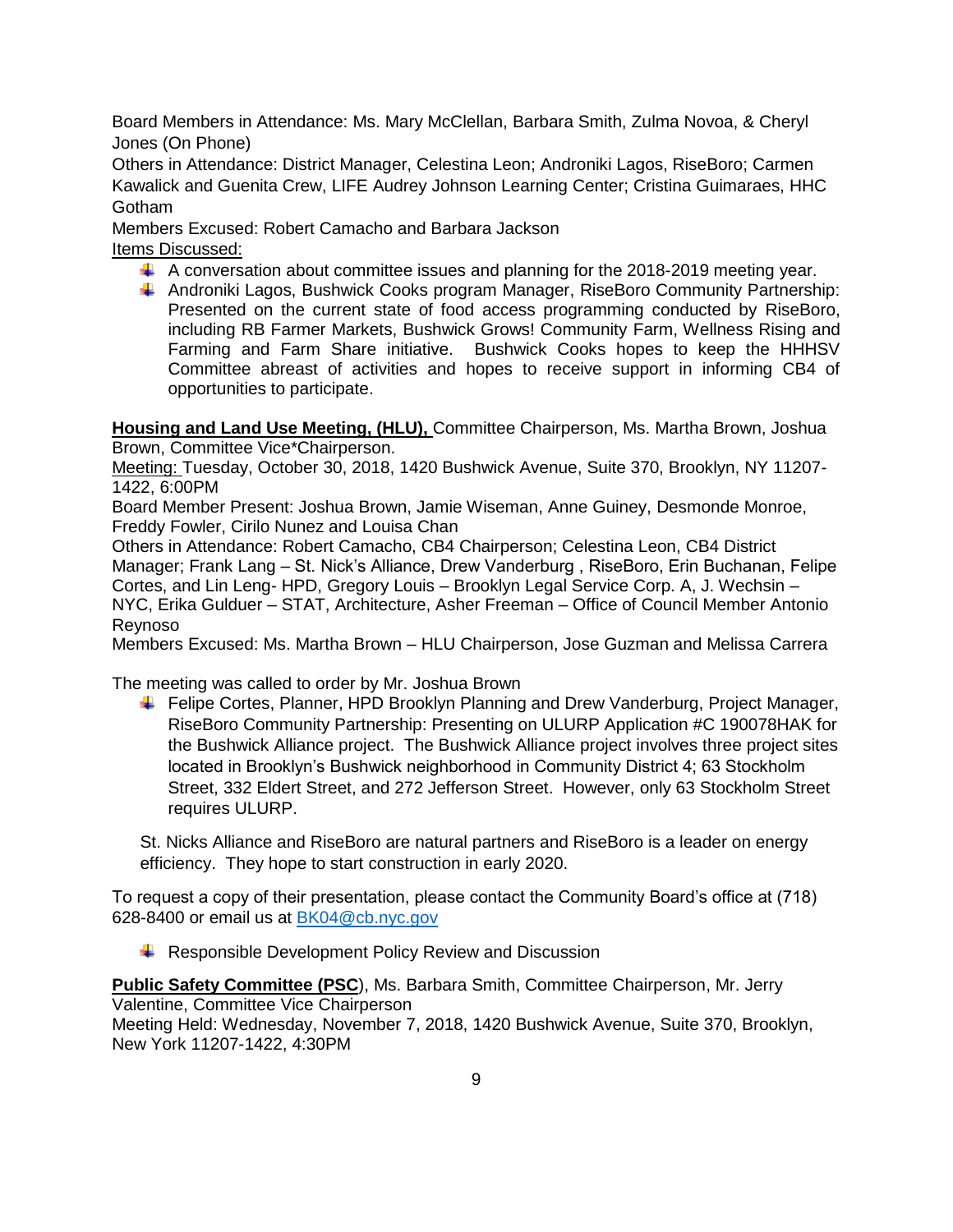Members in Attendance: Ms. Barbara Smith, Mr. Jerry Valentin, PSC Vice Chairperson, Ms. Elvena Davis, Ms. Mary McClellan, Rev. Grace Aytes, Ms. Melissa Carrera, Ms. Annette **Spellen** 

Others in Attendance: District Manager Celeste Leon, Willie Morales, CB4 Community Associate; Anthony Bianchi, 429 Central Avenue; Glenn Jerro, Joseph Loconte, 207A Starr Street; Peter Yi, Susan Yi, 1100 Flushing Avenue; Michael James, 1223 Broadway Members Excused: Robert Camacho, CB4 Chairperson;

Members not in Attendance: Cirilo Nunez, and Vernedeaner Shell

#### **Recommendations:**

- 1) 63 Stockholm Street HLU Committee recommends yes with no stipulations: Ms. Anne Guiney motion to accept the HLU recommendation. The motion was second by Ms. Mary McClellan. Board members present were in favor with 1 abstention. Motion moved.
- 2) Mr. Gabrial Check 1090 Greene Avenue, the Doering-Bohack house. Applicant for Landmarks Preservation Commission for the plans to remove the current porch and build a more appropriate one. The HLU Committee recommended to approve. Motion to accept the recommendation was made by Mr. Robert Camacho and second by Ms. Martha Brown. All members present were in favor with on recusal. Motion moved.
- 3) HHHSV Committee recommendation to write a letter to NYCHA on behalf of our neighbors in NYCHA regarding heat and hot water to make sure that they have what they need. A letter showing support from the board for heating and hot water. Motion to support the recommendations was made by Egaudy Gomez and second by Mr. Ernest Estime. All members present were in favor. Motion moved.
- 4) PSC recommendations: Motion to accept the recommendations of the Public Safety Committee was made by Ms. Martha Brown and second by Ms. Mary McClellan. All board member present were in favor. Motion moved.

#### **News Business:**

Chairperson Camacho: Regarding our By-Laws let's make sure that we continue to work together so that we can be be here for our community.

CB4 Board member Ms. Jo-Ena Bennett stated that she love the new Newsletter. (CB4 now have their newsletter designed and printed by "Shaved Head Media".)

#### **Announcements:**

Mr. Estime: Please support Ms. Barbara Smith's Thanksgiving turkey drive. Thanksgiving is next week, food will be going out next week.

New York City Comptroller Scott M. Stringer cordially invites you to celebrate Diwali. Monday, November 26, 2018, 6pm to 8:30pm. David N. Dinkins Municipal Building, 1 Centre Street North, Mezzanine Level, New York, NY 10007.

To RSVP, please email [EventsRSVP@comptroller.nyc.gov](mailto:EventsRSVP@comptroller.nyc.gov) or call 212-669-4466. If you need language translation services or other special accommodations, please call 212-669-4315.

A new Charter to Confront New Challenges: The NYC Charter is the constitution of our City and the foundation for our local government. It has not been updated since 1989, and as a result, it isn't designed to meet the challenges of today.